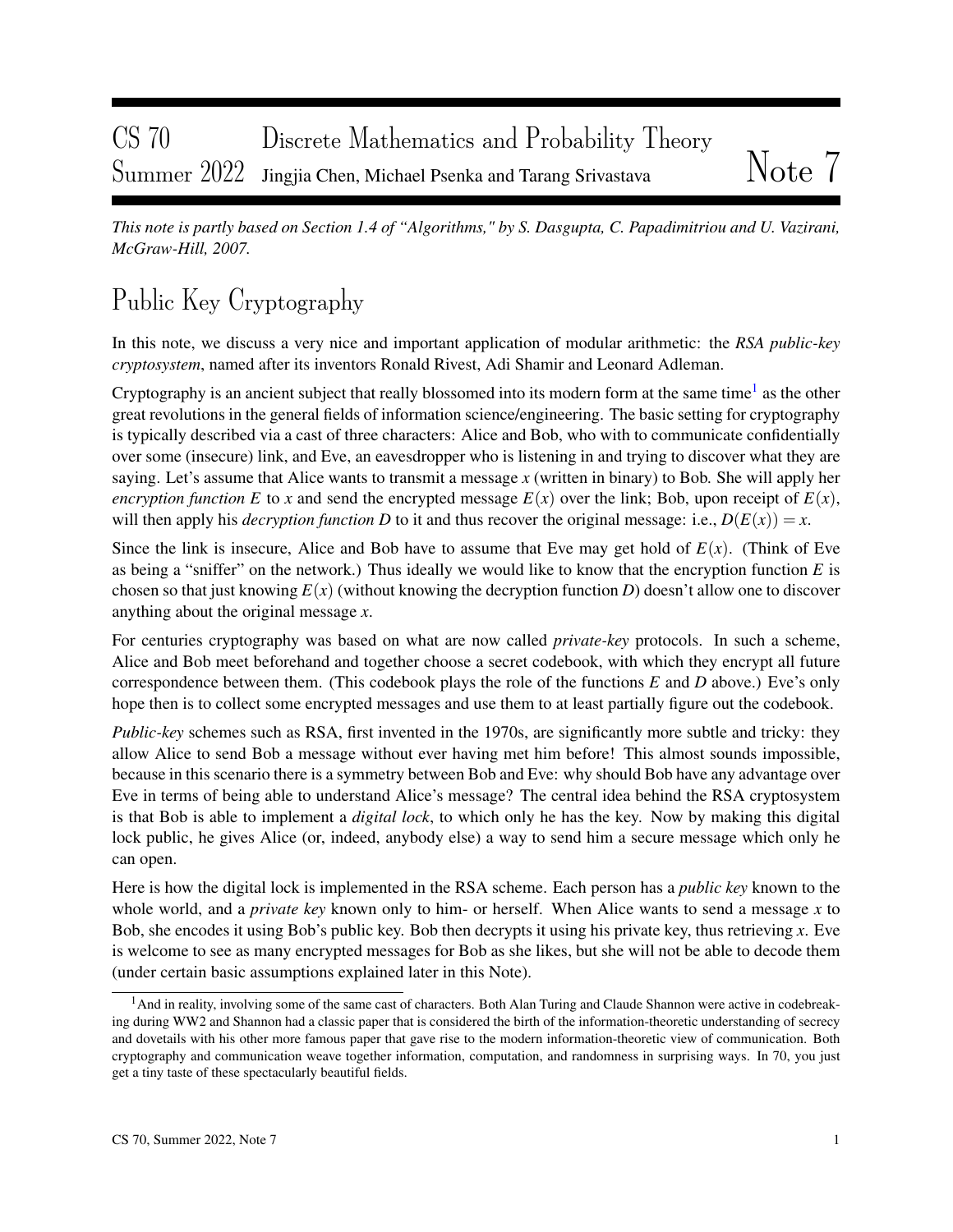When it comes to something like RSA, there are different ways that help different people understand the scheme. In this note, we will first just walk through the scheme and its analysis. Along the way, we'll discuss what happens when one raises numbers to powers in modulo arithmetic. However, at the end of this note, we will talk about how anyone could have come up with the RSA scheme. After all, the understanding of exponentiating in modulo arithmetic predates RSA historically. It turns out that with the background understanding and perspective provided by the "vector view" of the Chinese Remainder Theorem and Fermat's Little Theorem's understanding of exponentiation, the RSA scheme is quite natural.

The RSA scheme is based heavily on modular arithmetic. Let *p* and *q* be two large primes (typically having, say, 512 bits each), and let  $N = pq$ . We will think of messages to Bob as numbers modulo N, excluding the trivial values 0 and 1. (Larger messages can always be broken into smaller pieces and sent separately.)

Also, let *e* be any number that is relatively prime to  $(p-1)(q-1)$ . (Typically *e* is chosen to be a small value such as 3.) Then Bob's *public key* is the pair of numbers  $(N, e)$ . This pair is published to the whole world. (Note, however, that the numbers *p* and *q* are *not* public; this point is crucial and we will return to it below.)

What is Bob's private key? This will be the number *d*, which is the *inverse* of *e* mod  $(p-1)(q-1)$ . (This inverse is guaranteed to exist because *e* and  $(p-1)(q-1)$  are coprime.)

We are now in a position to describe the encryption and decryption functions:

- [Encryption]: When Alice wants to send a message *x* (assumed to be an integer mod *N*) to Bob, she computes the value  $E(x) \equiv x^e \pmod{N}$  and sends this to Bob.
- **[Decryption]:** Upon receiving the value  $y = E(x)$ , Bob computes  $D(y) \equiv y^d \pmod{N}$ ; this will be equal to the original message *x*.

**Example:** Let  $p = 5$ ,  $q = 11$ , and  $N = pq = 55$ . (In practice, p and q would be much larger.) Then we can choose  $e = 3$ , which is relatively prime to  $(p-1)(q-1) = 40$ . Thus Bob's public key is (55,3). His private key is  $d \equiv 3^{-1} \pmod{40} \equiv 27$ . For any message x that Alice (or anybody else) wishes to send to Bob, the encryption of *x* is  $y \equiv x^3 \pmod{55}$ , and the decryption of *y* is  $x \equiv y^{27} \pmod{55}$ . So, for example, if the message is  $x = 13$ , then the encryption is  $y = 13^3 \equiv 52 \pmod{55}$ , and this is decrypted as  $52^{27} \equiv 13$ (mod 55).

How do we know that this scheme works? We need to check that Bob really does recover the original message *x*. The following theorem establishes this fact.

## <span id="page-1-0"></span>Theorem 7.1:

Under the above definitions of the encryption and decryption functions *E* and *D*, we have  $D(E(x)) \equiv x$ (mod *N*) for every possible message  $x \in \{0, 1, ..., N-1\}$ .

The proof of this theorem makes use of a standard fact from number theory known as *Fermat's Little Theorem*, which tells us that exponentiation is periodic when done modulo a prime, and that period is one less than the prime in question. Precisely, it says:

**Theorem 7.2:** [Fermat's Little Theorem] For any prime *p* and any  $a \in \{1, 2, ..., p-1\}$ , we have  $a^{p-1} \equiv 1$ (mod *p*).

**Proof.** Let *S* denote the set of non-zero integers mod *p*, i.e.,  $S = \{1, 2, ..., p - 1\}$ . Consider the sequence of numbers  $a, 2a, 3a, \ldots, (p-1)a$  mod p. We already saw in the previous Lecture Note that, whenever  $gcd(p,a) = 1$  (i.e., *p*,*a* are coprime, which certainly holds here since *p* is prime) these numbers are all distinct. Therefore, since none of them is zero, and there are *p*−1 of them, they must include each element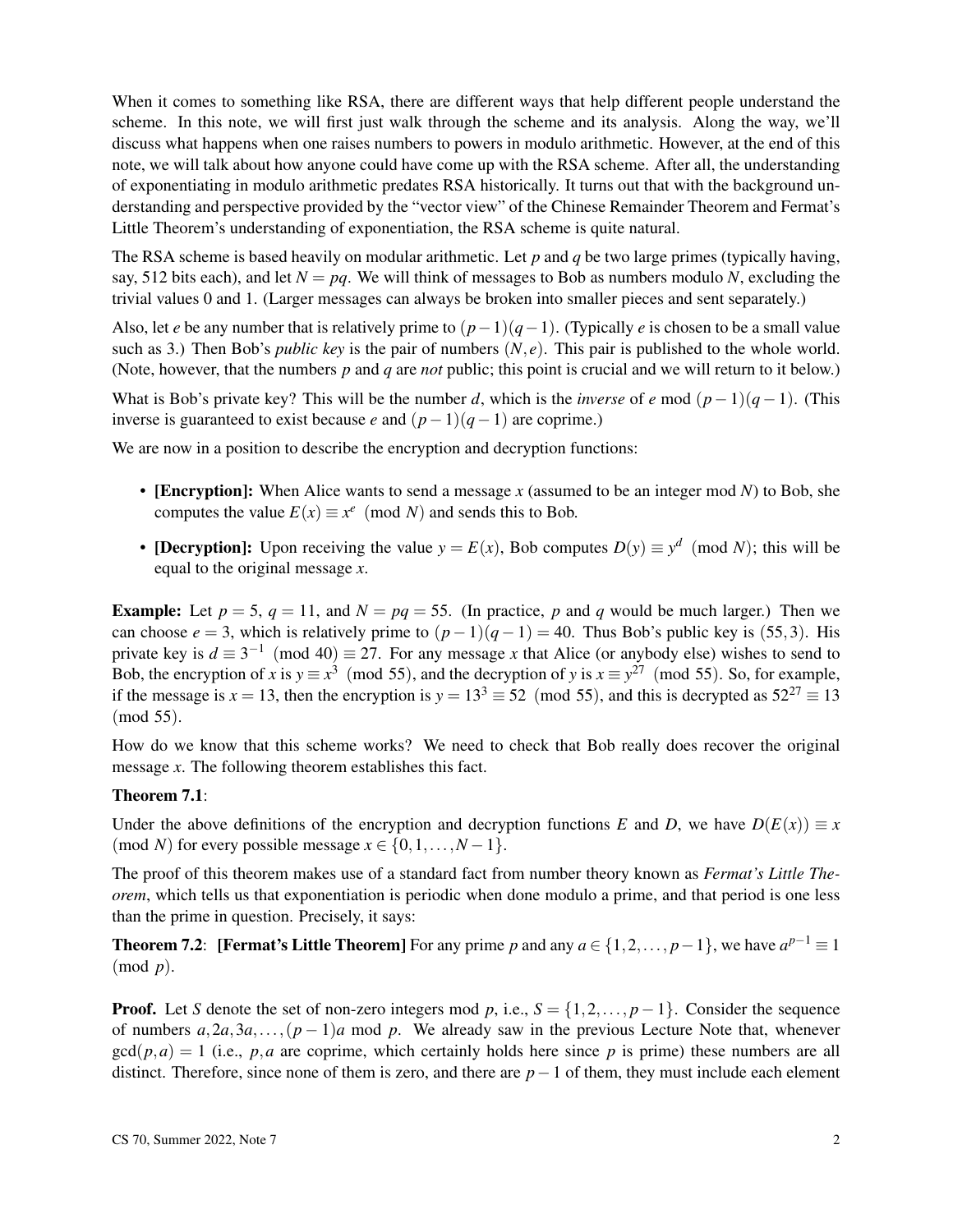of *S* exactly once. Therefore, the set of numbers

$$
S' = \{a \pmod{p}, 2a \pmod{p}, \dots, (p-1)a \pmod{p}\}
$$

is exactly the same as *S* (just in a different order)!

Now suppose we take the product of all numbers in *S*, mod *p*. Clearly, this product is

<span id="page-2-0"></span>
$$
1 \times 2 \times \cdots \times (p-1) \equiv (p-1)! \pmod{p}.
$$
 (1)

On the other hand, what if we take the product of all the numbers in  $S'$ ? Clearly this is

<span id="page-2-1"></span>
$$
a \times 2a \times \dots \times (p-1)a \equiv a^{p-1}(p-1)! \pmod{p}.
$$
 (2)

But from our observation in the previous paragraph that the sets of numbers in  $S$  and in  $S'$  are exactly the same (mod  $p$ ), the products in [\(1\)](#page-2-0) and [\(2\)](#page-2-1) must in fact be equal mod  $p$ . Hence we have

<span id="page-2-2"></span>
$$
(p-1)! \equiv a^{p-1}(p-1)! \pmod{p}.
$$
 (3)

Finally, since *p* is prime, we know that every non-zero integer has an inverse mod *p*, and therefore  $(p-1)!$ has an inverse mod *p*. Hence we can multiply both sides of [\(3\)](#page-2-2) by the inverse of  $(p-1)!$  to get  $a^{p-1} \equiv 1$ (mod *p*), as required.  $\Box$ 

Armed with Fermat's Little Theorem, we can now go back and prove the correctness of RSA.

**Proof of Theorem [7.1.](#page-1-0)** To prove the statement, we have to show that

<span id="page-2-3"></span>
$$
(xe)d \equiv x \pmod{N} \qquad \text{for every } x \in \{0, 1, \dots, N-1\}.
$$
 (4)

Let's consider the exponent, which is *ed*. By definition of *d*, we know that  $ed \equiv 1 \pmod{(p-1)(q-1)}$ ; hence we can write  $ed = 1 + k(p-1)(q-1)$  for some integer k, and therefore

<span id="page-2-4"></span>
$$
x^{ed} - x = x^{1 + k(p-1)(q-1)} - x = x(x^{k(p-1)(q-1)} - 1).
$$
\n(5)

Looking back at equation [\(4\)](#page-2-3), our goal is to show that this last expression in equation [\(5\)](#page-2-4) is equal to 0 mod *N* for every *x*.

Now we claim that the expression  $x(x^{k(p-1)(q-1)} - 1)$  in [\(5\)](#page-2-4) is divisible by p. To see this, we consider two cases:

- **Case 1:** *x is not a multiple of p*. In this case, since  $x \neq 0 \pmod{p}$ , we can use Fermat's Little Theorem to deduce that  $x^{p-1} \equiv 1 \pmod{p}$ , and hence  $x^{k(p-1)(q-1)} - 1 \equiv 0 \pmod{p}$ , as required.
- Case 2: *x is a multiple of p*. In this case the expression in [\(5\)](#page-2-4), which has *x* as a factor, is clearly divisible by *p*.

By an entirely symmetrical argument,  $x(x^{k(p-1)(q-1)} - 1)$  is also divisible by q. Therefore, it is divisible by both *p* and *q*, and since *p* and *q* are primes it must be divisible by their product,  $pq = N$ . But this implies that the expression is equal to 0 mod *N*, which is exactly what we wanted to prove.  $\Box$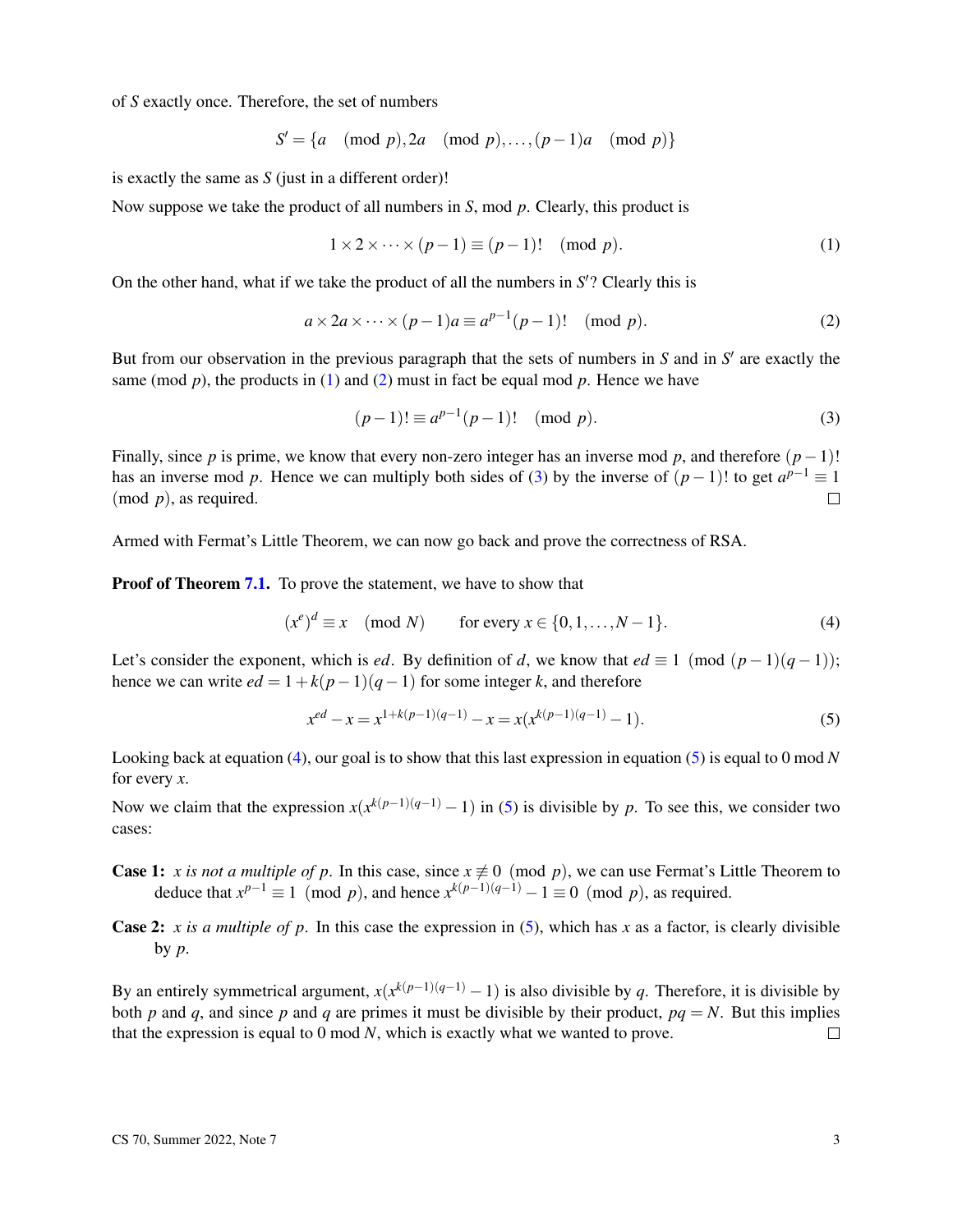CRT Proof of Theorem 7.1. A closely related proof can be obtained using the Chinese remainder theorem. That is,

$$
x^{ed} = x^{k(p-1)(q-1)+1} = (x^{k(q-1)})^{(p-1)}x \equiv x \pmod{p}
$$

for both  $x \not\equiv 0 \pmod{p}$  by Fermat's Theorem and for  $x = 0 \pmod{p}$  by inspection. Similarly,  $x^{ed} \equiv x$ (mod  $q$ ). By the uniqueness property established in Chinese remainder theorem, only x (mod  $pq$ ) satisfies these two equations.  $\Box$ 

So we have seen that the RSA protocol is *correct*, in the sense that Alice can encrypt messages in such a way that Bob can reliably decrypt them again. But how do we know that it is *secure*, i.e., that Eve cannot get any useful information by observing the encrypted messages? The security of RSA hinges upon the following basic assumption:

Given *N*, *e* and  $y \equiv x^e \pmod{N}$ , there is no efficient algorithm for determining *x*.

This assumption is quite plausible. How might Eve try to guess *x*? She could experiment with all possible values of *x*, each time checking whether  $x^e \equiv y \pmod{N}$ ; but she would have to try on the order of *N* values of *x*, which is completely unrealistic if *N* is a number with (say) 512 bits. Alternatively, she could try to factor *N* to retrieve *p* and *q*, and then figure out *d* by computing the inverse of *e* mod  $(p-1)(q-1)$ ; but this approach requires Eve to be able to *factor N* into its prime factors, a problem which is believed to be impossible to solve efficiently for large values of *N*. We should point out that the security of RSA has not been formally proved: it rests on the assumptions that breaking RSA is essentially tantamount to factoring *N*, and that factoring is hard.

We close this note with a brief discussion of implementation issues for RSA. Since we have argued that breaking RSA is impossible because *factoring* would take a very long time, we should check that the computations that Alice and Bob themselves have to perform are much simpler, and can be done efficiently.

There are really only two non-trivial things that Alice and Bob have to do:

- 1. Bob has to find prime numbers *p* and *q*, each having many (say, 512) bits.
- 2. Both Alice and Bob have to compute exponentials mod *N*. (Alice has to compute  $x^e \pmod{N}$ , and Bob has to compute  $y^d \pmod{N}$ .

We briefly discuss the implementation of each of these tasks in turn.

To find large prime numbers, we use the fact that, given a positive integer *n*, there is an efficient algorithm that determines whether or not *n* is prime. (Here "efficient" means a running time of  $O((\log n)^k)$  for some small *k*, i.e., a low-degree power of the *number of bits in n*. Notice the dramatic contrast here with factoring: we can tell efficiently whether or not *n* is prime, but in the case that it is not prime we cannot efficiently find its factors. The success of RSA hinges crucially on this distinction.) Given that we can test for primes, Bob just needs to generate some random integers *n* with the right number of bits, and test them until he finds two primes *p* and *q*. This works because of the following basic fact from number theory (which we will definitely not prove<sup>[2](#page-3-0)</sup>), which says that a reasonably large fraction of positive integers are prime:

**Theorem 7.3: [Prime Number Theorem]** Let  $\pi(n)$  denote the number of primes that are less than or equal to *n*. Then for all  $n \ge 17$ , we have  $\pi(n) \ge \frac{n}{\ln n}$  $\frac{n}{\ln n}$ . (And in fact,  $\lim_{n\to\infty} \frac{\pi(n)}{n/\ln n} = 1$ .)

<span id="page-3-0"></span><sup>&</sup>lt;sup>2</sup>Why don't we prove this? The reason is that standard proofs of this fact rely on complex analysis (i.e. calculus involving complex functions), and need to lean on the study of more advanced relatives of the transfer functions and *s*-impedances that you saw in EECS16B. Is it surprising that you need this kind of machinery to study prime numbers? This is simply another aspect of the interconnected beauty of mathematics. We need complex numbers to study the behavior of differential equations and electrical circuits — why should it be any surprise that they are needed to properly understand the prime numbers?